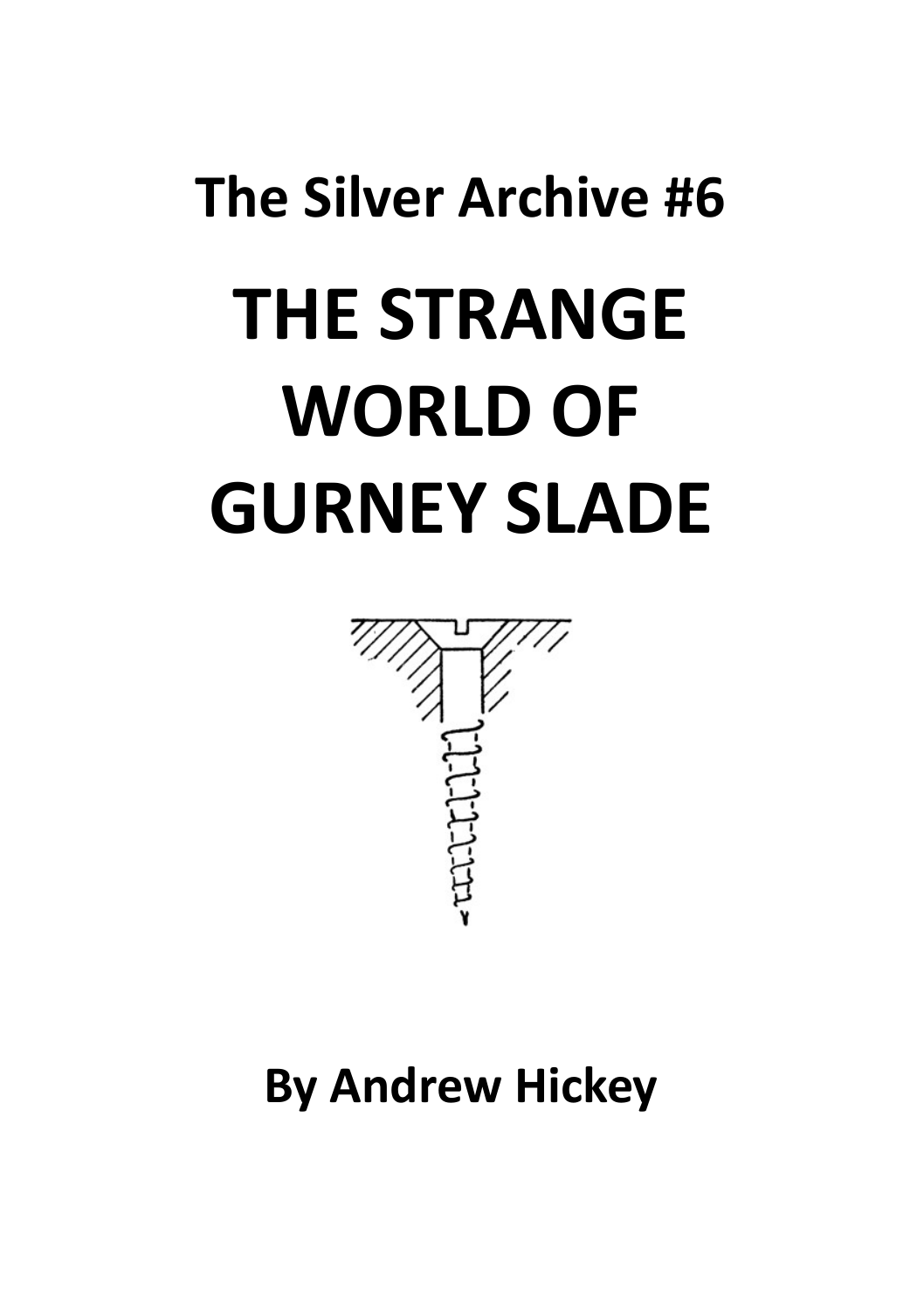THE SILVER ARCHIVE

THE STRANGE WORLD OF GURNEY SLADE ISBN: 9781913456054

Published by Obverse Books, Edinburgh Range Editor: Stuart Douglas Cover Design: Cody Schell First edition: August 2020 10 9 8 7 6 5 4 3 2 1 Text © 2020 Andrew Hickey

No part of this publication may be reproduced, stored in a retrieval system, or transmitted, in any form or by any means without the prior written permission of the publisher, nor be otherwise circulated in any form of binding or cover other than that in which it is published and without a similar condition being imposed on the subsequent purchaser.

A CIP catalogue record for this title is available from the British Library.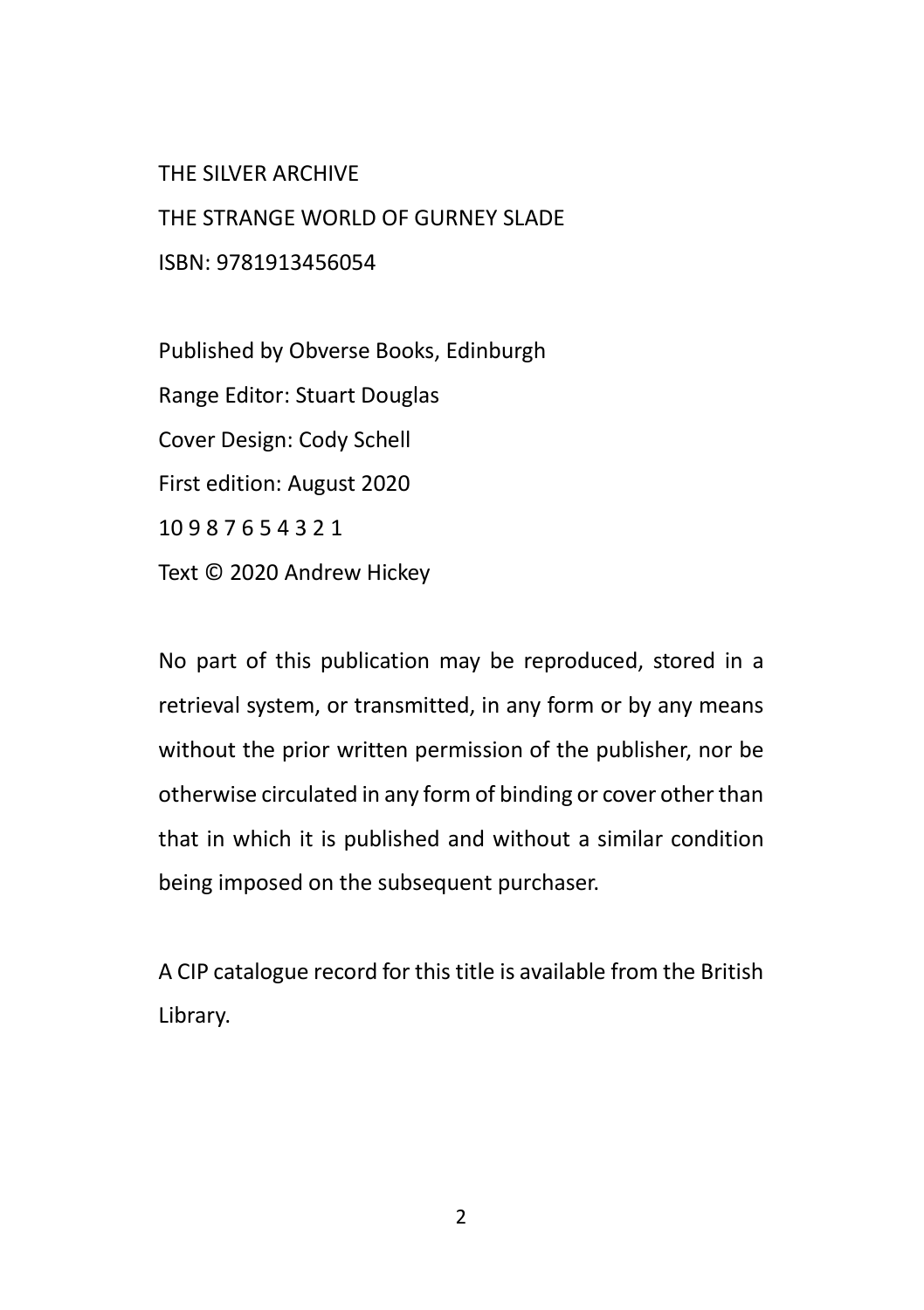#### **Contents**

#### Introduction

- Chapter 1 Anthony Newley
- Chapter 2 What is The Strange World of Gurney Slade?
- Chapter 3 Episode One
- Chapter 4 Is Gurney Newley?
- Chapter 5 The Strange World of 1960
- Chapter 6- Episode Two
- Chapter 7 On Auteurship
- Chapter 8 On Menippean Satire
- Chapter 9 Episode Three
- Chapter 10 The Running Jumping & Standing Still Film
- Chapter 11 Hancock
- Chapter 12 Episode Four
- Chapter 13 Fairy Tales
- Chapter 14 On the Promos
- Chapter 15 Episode Five
- Chapter 16 The Music of Gurney Slade
- Chapter 17 Episode Six
- Chapter 18 Post-Gurney Works
- Bibliography

Biography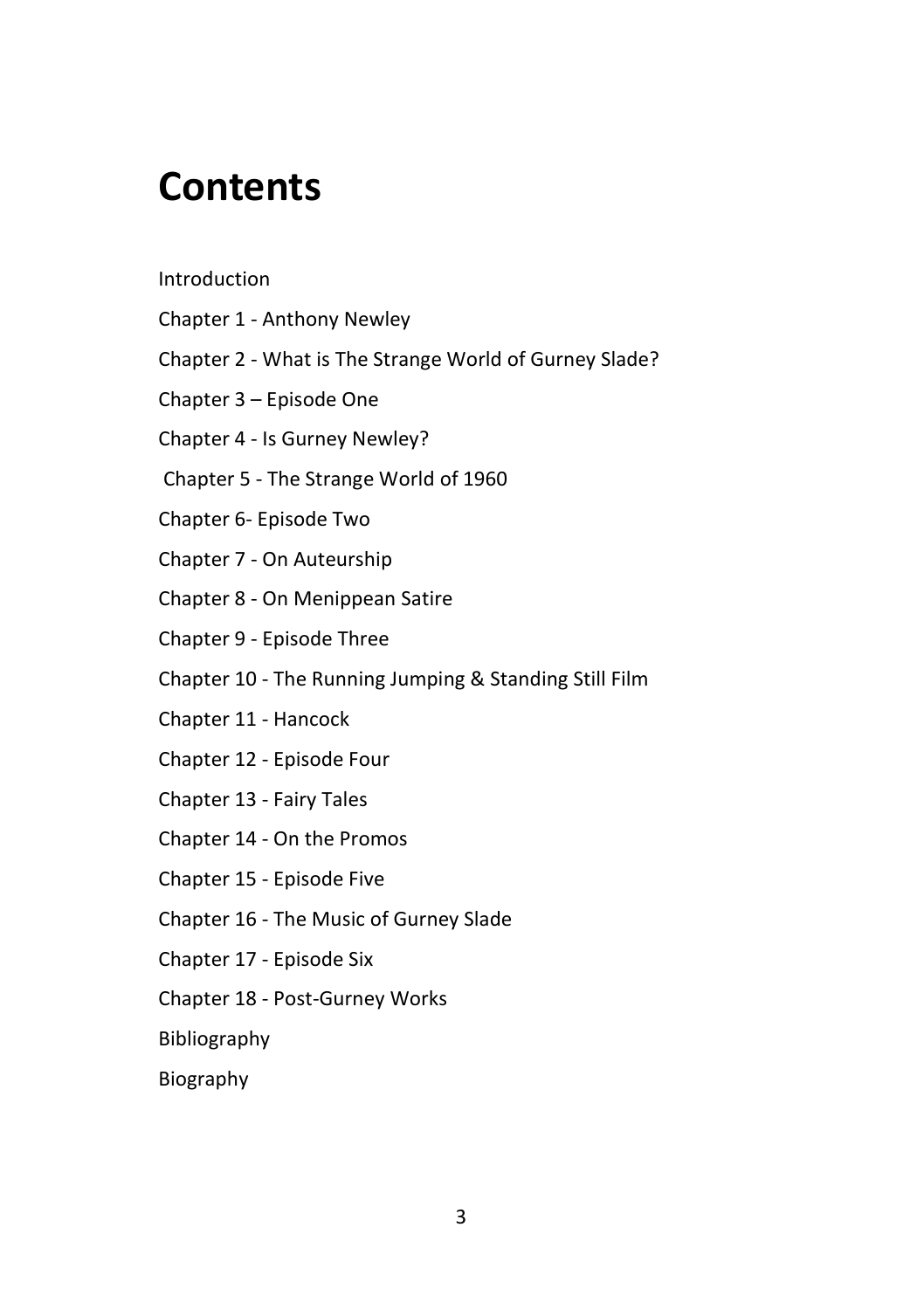#### Current Titles

The Christmas Box – Paul Magrs

- #1: Sapphire & Steel: Assignments 1 & 2 David and Lesley McIntee
- #2: Sapphire & Steel: Assignments 3 & 4 Cody Schell
- #3: Sapphire & Steel: Assignments 5 & 6 James Cooray Smith
- #4: Stranger Things: Season 1 Paul Driscoll
- #5: Dark Skies Matthew Kresal
- #6: The Strange World of Gurney Slade Andrew Hickey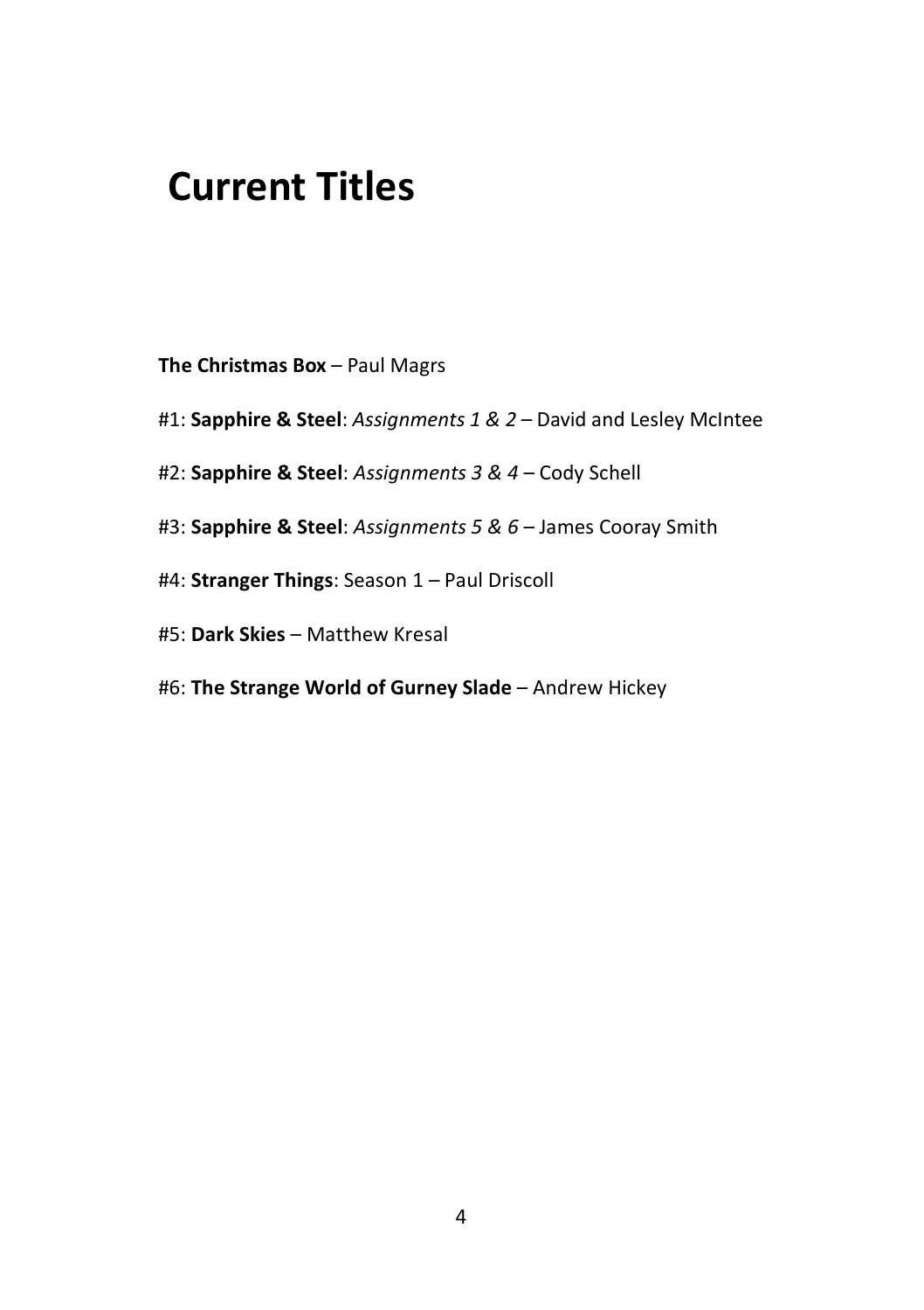### **Overview**

Title: The Strange World of Gurney Slade Writers: Dick Hills, Sid Green, Anthony Newley (uncredited) Directors: Alan Tarrant, Anthony Newley

| Original UK Transmission Dates: | 22 October 1960, 8.35pm   |
|---------------------------------|---------------------------|
|                                 | 29 October 1960, 8.35pm   |
|                                 | 5 November 1960, 11.10pm  |
|                                 | 12 November 1960, 11.10pm |
|                                 | 19 November 1960, 11.10pm |
|                                 | 26 November 1960, 11.10pm |
|                                 |                           |

Running Times: Six episodes of 30 minutes.

Regular Cast: Anthony Newley (Gurney Slade)

Guest Cast: John Bosh (Frank's Son), Margaret Cox (Frank's Daughter), Ann Lancaster (Dog), Charles Lloyd Pack (Tinker), Edwin Richfield (Husband), Keith Smith (Policeman), Joy Stewart (Wife), Una Stubbs (Girl in Park), Anneke Wills (Girl on Airfield), Douglas Wilmer (Prosecuting Counsel), Bernie Winters (Albert).

Critical Responses:

'One of television's genuine oddities, The Strange World of Gurney Slade was a whimsical 'comedy of thought' following one ex- (or so he thinks) actor's meandering journey through a fantasy world.'

[Catriona Wright, 'The Strange World of Gurney Slade', BFI Screenonline]

'While I can admire the gall of it, the pioneering spirit which created it and the bloody-mindedness of both Newley and his writers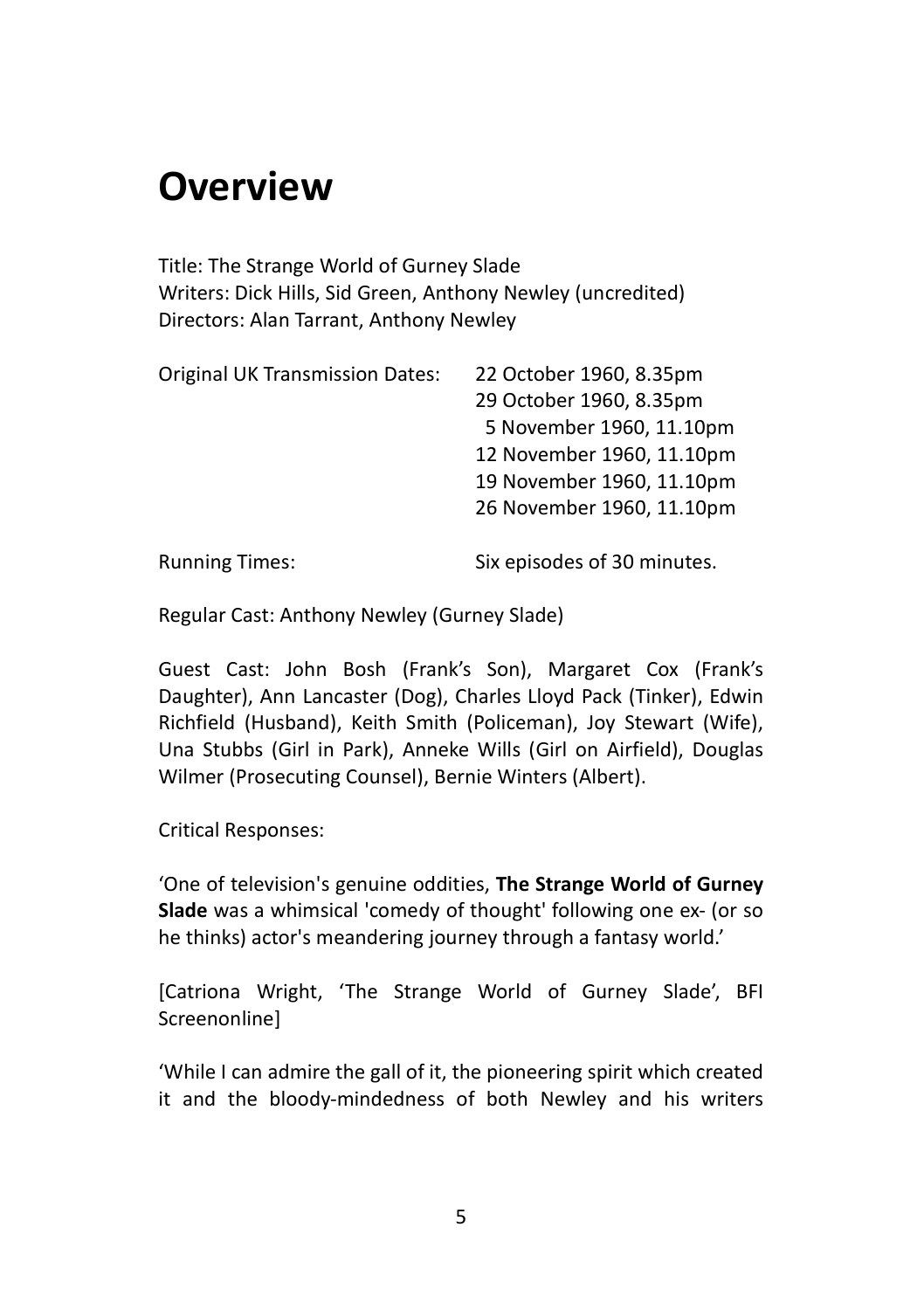creating something so wildly off-centre, I'm really not sure whether watching it is an enjoyable experience or an utterly pointless one.'

 [Paul Mount, 'DVD Review: The Strange World of Gurney Slade', Starburst Magazine]

## Synopsis

After breaking the fourth wall of a mundane sitcom, Gurney Slade walks off stage and out of the television studio, preferring instead to spend six weeks wandering around London and its environs in a series of increasingly surreal adventures, all backgrounded by the sound of his own thoughts.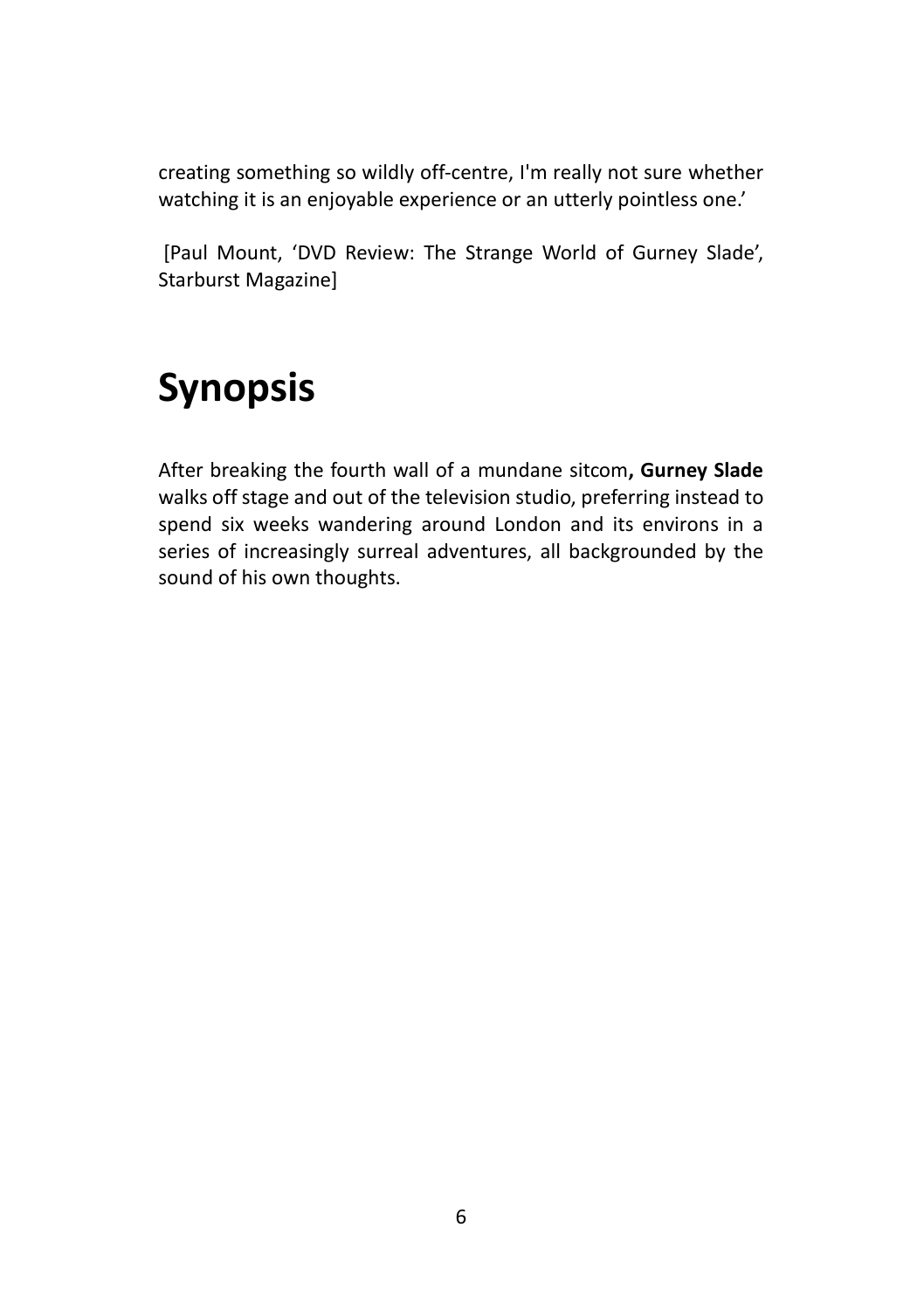#### Introduction

The Silver Archive series exists primarily to discuss science fiction and fantasy series, but those genres can be very broad indeed. In this series we are going to look at obvious candidates like **Buffy the** Vampire Slayer, which are firmly in the centre of the genre as most people understand it, but we'll also be examining work which many might not immediately consider as being part of those genres, but which on closer examination can be seen to fit into them, albeit not always especially comfortably.

The Strange World of Gurney Slade is one such. It's a series which few would think of when asked to name fantasy TV, and which has few of the typical markings of genre TV even when judged by the somewhat broader stylistic range that vintage British telefantasy allows, but which is still undoubtedly fantastical and taking place in an unreal world. It might be considered magical realism rather than fantasy per se, but the dividing line between those two genres is more to do with intention of acceptance within the literary canon than with techniques or subject matter. Similarly, one can consider it absurdism, but The Hitch-Hiker's Guide to the Galaxy is also absurdist, and there are few who would claim that that series was not science fiction as well<sup>1</sup>.

But no matter what genre one chooses to assign it to, The Strange World of Gurney Slade is one of the most interesting pieces of television ever created. Appearing right at the start of the postmodern era, before the term had even been applied to anything outside architecture, it subverts the expectations of genre, deconstructs the sitcom, acknowledges the existence of an author separate from the world the characters live in who can manipulate

<sup>1</sup> For those who are not familiar with the series, incidentally, perhaps best to turn to the chapter 'What Is The Strange World of Gurney Slade?', which explains in more detail what the series is about, and the basics of what, if any, genre the series belongs to. For the rest of this introduction, we shall be assuming that the reader has at least a passing familiarity with the series.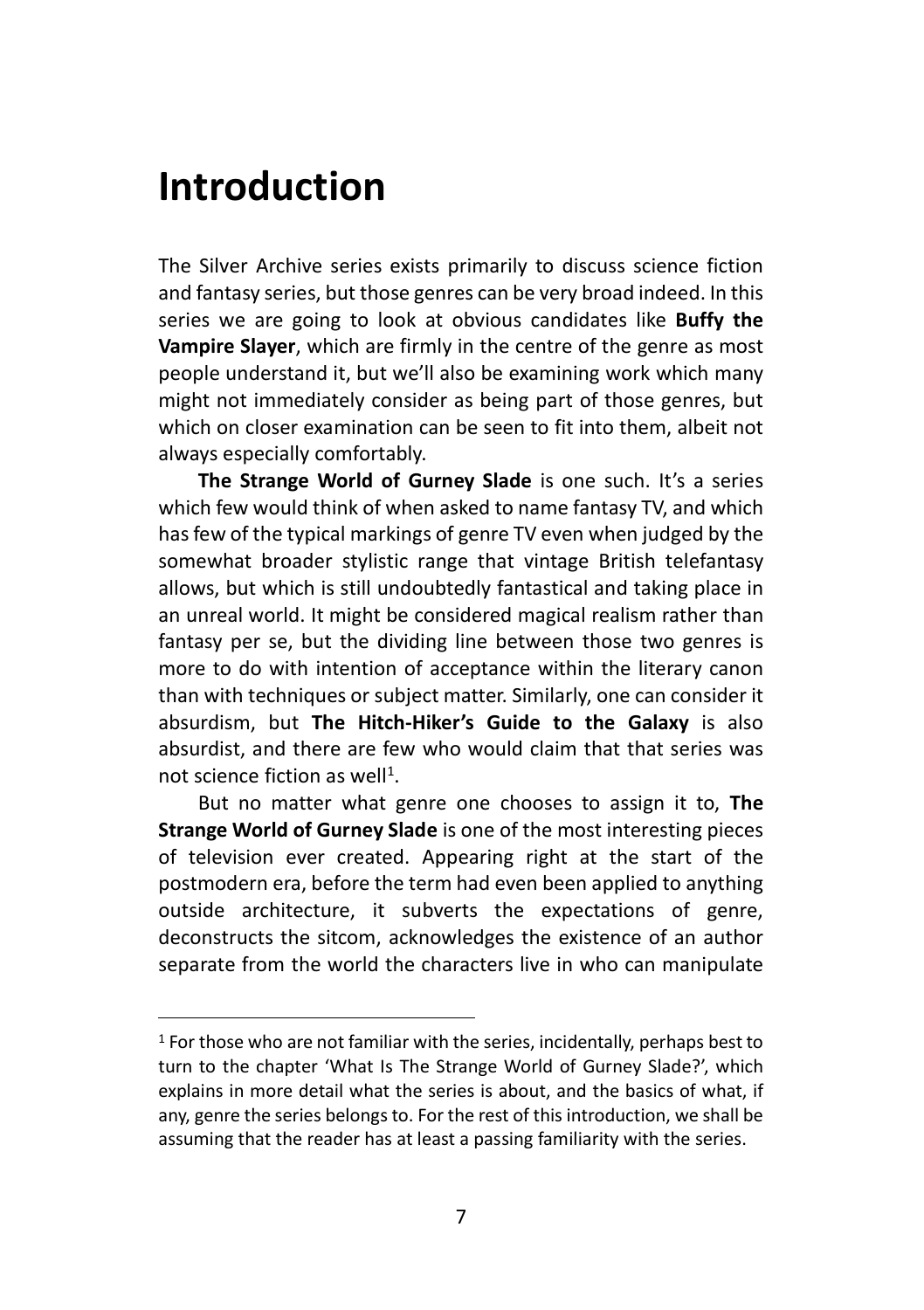events within the story, and talks about the commercial realities that limit and shape the form of the story.

Nearly sixty years on from its first broadcast, The Strange World of Gurney Slade still looks extraordinarily advanced. At the original time of broadcast – when it was shown on ITV in prime time to a family audience (at least at first, before being unceremoniously moved to a late-night slot once the programme controllers realised what it actually was) – it must have seemed like something from another planet.

Because The Strange World of Gurney Slade is a series which has its roots in 1950s popular culture, but which pre-empts much of what was considered innovative in the later 1960s. Watching it now, it is easy to see elements of A Hard Day's Night, of The Prisoner, of Q5 and Monty Python's Flying Circus, of Doctor Who stories like The Mind Robber... in short, it's easy to see much of what is distinctive about the TV and cinema of the 1960s making its first appearance here.

And that's not what you'd expect from a series that was meant to be a family sitcom, starring a pop star, and written by the people who are now best known for writing for Morecambe and Wise before Eddie Braben replaced them. It certainly wasn't what the people in charge expected when it was commissioned.

So, in this book we will look at how the most forward-looking piece of TV from a forward-looking age was created by people who one would normally be expecting to be making something far more forgettable, and how that ultimately stems from the unique nature of Anthony Newley as an artist – as well as what the likely contributions of the show's actual writers were.

Normally in sitcom (and The Strange World of Gurney Slade is, at least nominally, a sitcom) the auteur, to the extent that there is one, is the writer – sitcom is a writer's medium, and even in the case of shows based around a non-writing lead actor (such as Hancock, of which much more later), the tone of the show is set by the writers – Hancock was far more about the vaguely melancholic tone that Galton and Simpson brought to the scripts than it was about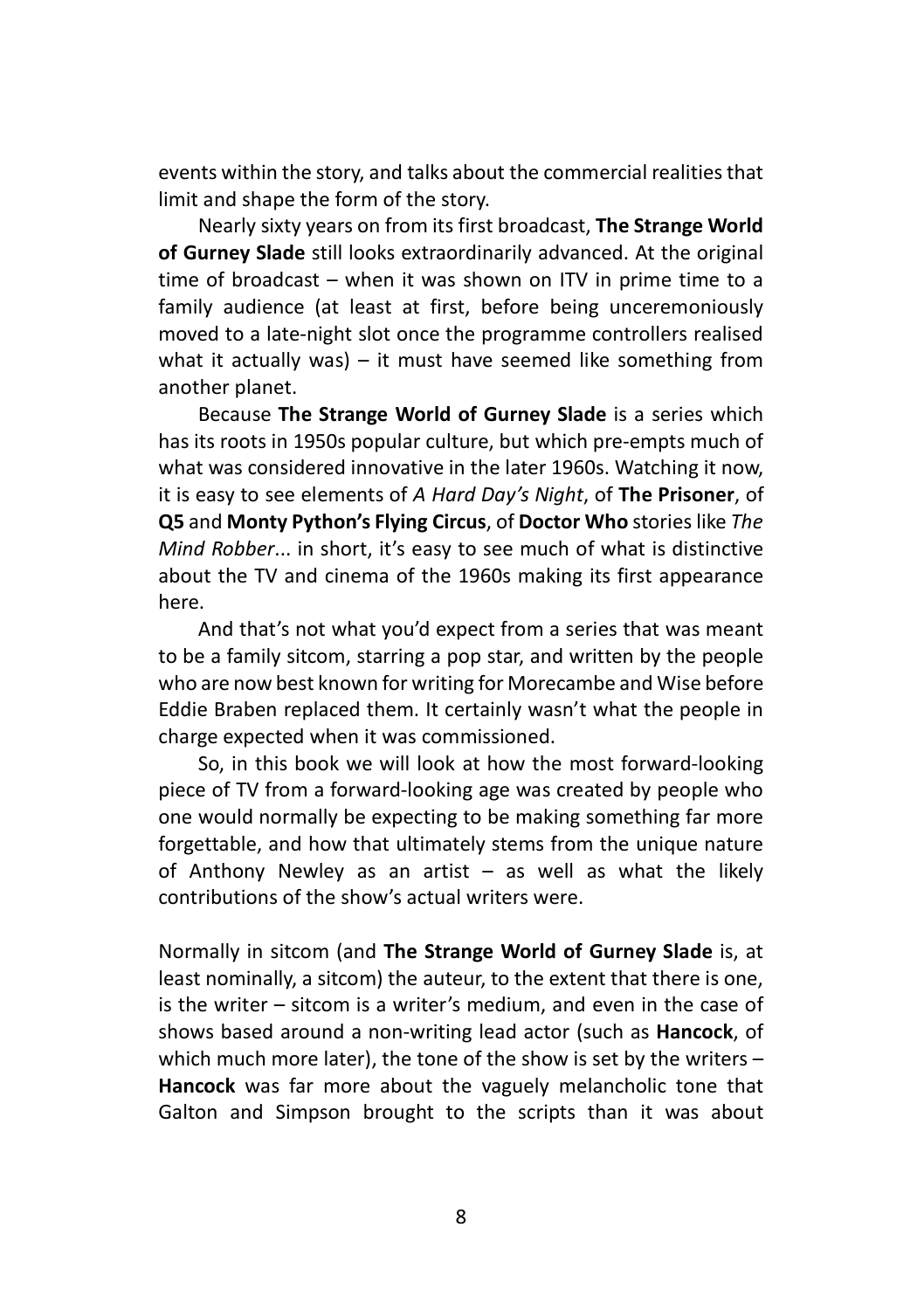anything that Tony Hancock himself did, wonderful as Hancock's performance undoubtedly was (as can be seen by comparing the later work for both writers and actor). Yet in the case of The Strange World of Gurney Slade, everything about the series centres on Anthony Newley, and it's to his work that one needs to look to find a context for the series.

Newley is, as we shall see, a strange figure – one who managed to be a massive influence on the culture as a whole while, for the most part, staying on the fringes. He's someone whose songs are known by almost everyone, yet who is rarely thought of as a songwriter. He was a filmmaker who Roger Ebert compared to Fellini and Godard, but that comparison was made about a sex comedy with characters called Polyester Poontang and Filigree Fondle. He was best known for his appearances on game shows and spent his last years working on soap operas, yet he was someone with a serious artistic intent. It's very hard to think of a figure in British popular culture who exemplified and embraced more different and contradictory personae, while integrating them successfully.

And The Strange World of Gurney Slade absolutely fits into his work – it's recognisably a creation of the same mind as Stop The World I Want To Get Off and Can Hieronymus Merkin Ever Forget Mercy Humppe And Find True Happiness? – but it's also very much a product of its time. It has its roots in the pop-existentialism of the late fifties, in the work of people like Colin Wilson, but also in the way that work leached into the broader popular culture. We've already mentioned Tony Hancock (and he will be coming up many more times in this book), but the attitudes shown in Hancock's film The Rebel exemplify the way this sense of alienation, combined with a belief in an ill-defined specialness on the part of young and middleaged British men of the time, had become deeply rooted in the popular culture.

Not everyone was reading Wilson, but everyone was watching Hancock, and the two weren't so far apart.

So, this book will take The Strange World of Gurney Slade in its cultural context. We'll look at it as a forerunner of the films of Richard Lester and the comedy of Monty Python, but also as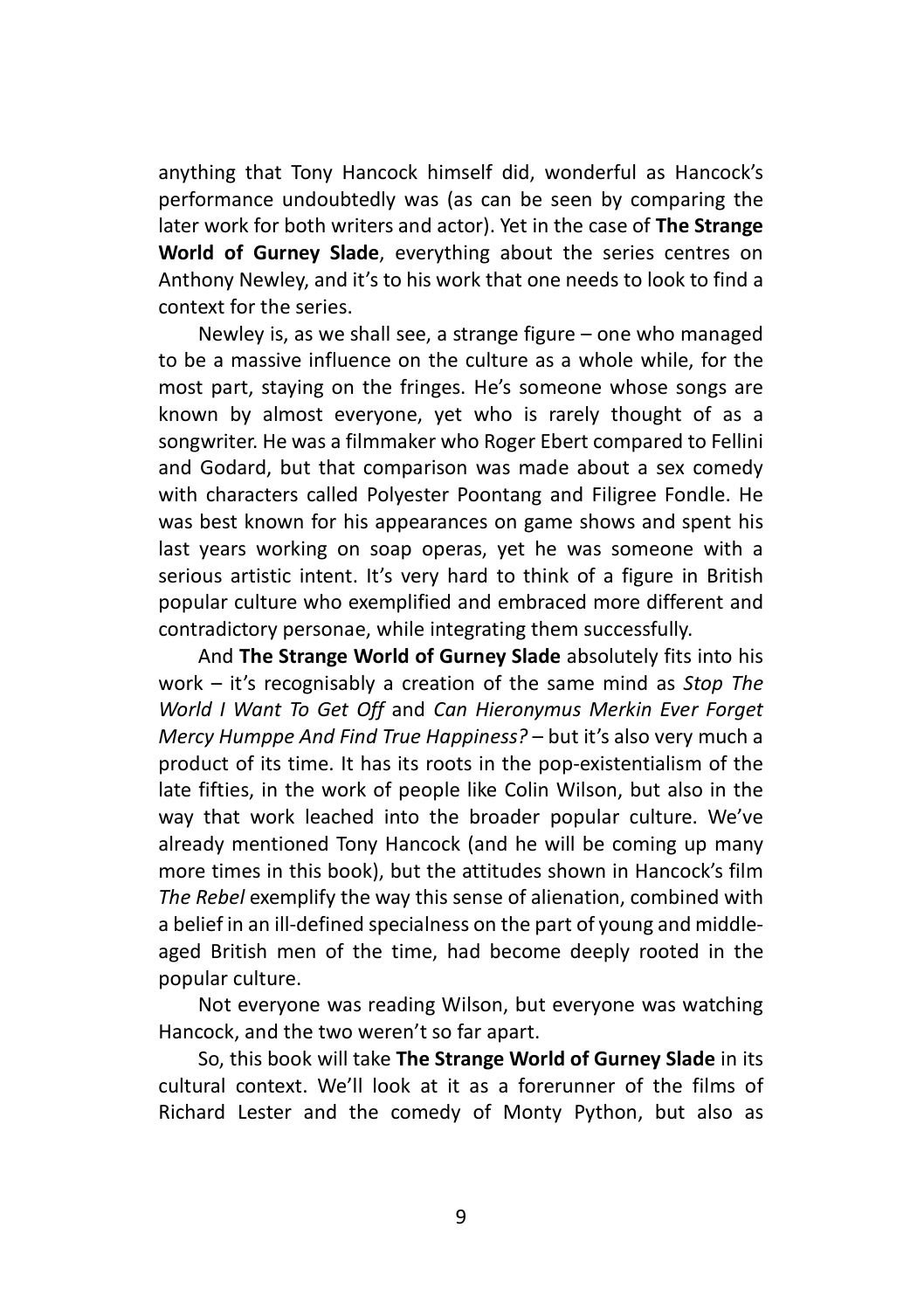something inspired by the Angry Young Men and Galton and Simpson. But within that, we'll also look at what it is that makes this still a valuable piece of TV today – at what it does with narrative structure and self-referentiality, at the ideas it uses and the techniques it pioneered. And we'll look in detail at the ways in which it points to a more expansive definition of televised fantasy and science fiction than the one that many people think of – because just as this series is indeed a part of a particular existentialist tradition, and just as it's part of a particular sitcom tradition, it's also part of a tradition that includes Doctor Who, The Box of Delights, The Prisoner, and many more of the greats of British telefantasy over the years.

This is a tradition of metafictional narrative, of the fantastic used to satirise contemporary society. It's a tradition in which the boundaries between the fantastic and the real are blurred, and metaphor abuts mimetic realism often in the same shot. In these stories, which draw as much from Menippean satire as they do from the works that are more normally considered to be science fiction or fantasy, the world is a strange place into which characters and situations from other narratives can intrude, and in which the imagination is reified.

The roots of Gurney Slade can be found as much in Gulliver's Travels as in any more obvious antecedents – the series is part of a long tradition – but at the same time it's a series that could only have been made in 1960.

Gurney Slade is an individualistic work by a particular individual, and also a work that required many people's input and could only have been made in a particular culture. It's a work that is sui generis but which is also part of multiple genres. And over the course of this book we will look at those contradictions and see how – and if – we can resolve them. To start with, let's take a closer look at the man behind Gurney...